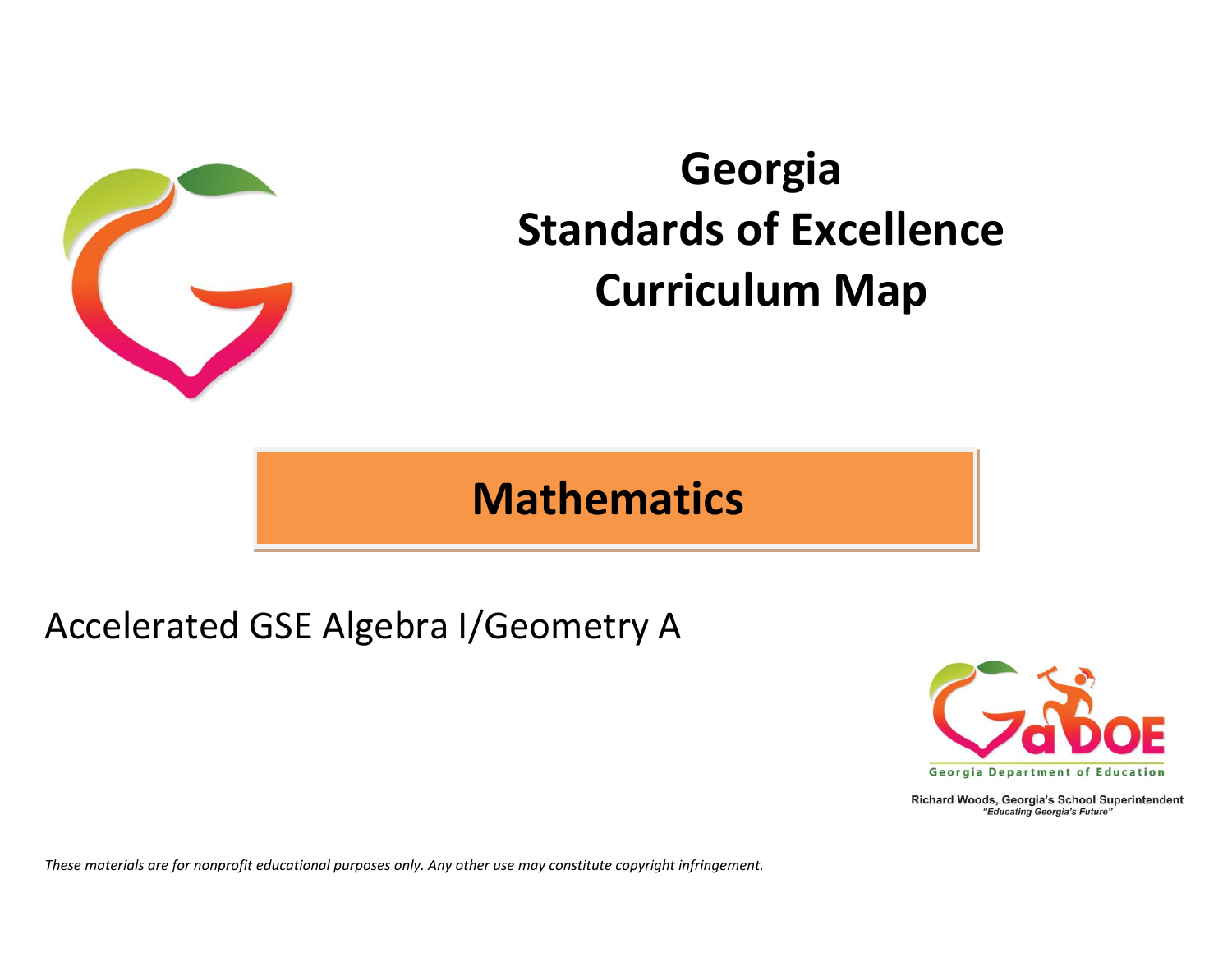| <b>Accelerated GSE Algebra I/Geometry A Curriculum Map</b>                                                                                                                                                                                     |                          |                          |                         |                         |                         |                                                                                                                |                         |                         |
|------------------------------------------------------------------------------------------------------------------------------------------------------------------------------------------------------------------------------------------------|--------------------------|--------------------------|-------------------------|-------------------------|-------------------------|----------------------------------------------------------------------------------------------------------------|-------------------------|-------------------------|
| 1 <sup>st</sup> Semester<br>$2nd$ Semester                                                                                                                                                                                                     |                          |                          |                         |                         |                         |                                                                                                                |                         |                         |
|                                                                                                                                                                                                                                                |                          |                          |                         |                         |                         | Click on the link in the table to view a video that shows instructional strategies for teaching each standard. |                         |                         |
| Unit 1                                                                                                                                                                                                                                         | Unit 2                   | Unit 3                   | Unit 4                  | Unit 5                  | Unit 6                  | Unit 7                                                                                                         | Unit 8                  | Unit 9                  |
| $(2-3 \text{ weeks})$                                                                                                                                                                                                                          | $(2-3 \text{ weeks})$    | $(3 - 4 \text{ weeks})$  | $(3 - 4 \text{ weeks})$ | $(3 - 4 \text{ weeks})$ | $(2-3 \text{ weeks})$   | $(1-2 \text{ weeks})$                                                                                          | $(4-5 \text{ weeks})$   | $(2-3 \text{ weeks})$   |
| <b>Relationships</b>                                                                                                                                                                                                                           | <b>Reasoning</b>         | <b>Modeling and</b>      | <b>Modeling and</b>     | <b>Comparing and</b>    | <b>Describing</b>       | <b>Transformations</b>                                                                                         | <b>Similarity,</b>      | <b>Right Triangle</b>   |
| <b>Between</b>                                                                                                                                                                                                                                 | with Linear              | <b>Analyzing</b>         | <b>Analyzing</b>        | <b>Contrasting</b>      | <b>Data</b>             | in the Coordinate                                                                                              | <b>Congruence,</b>      | <b>Trigonometry</b>     |
| <b>Quantities and</b>                                                                                                                                                                                                                          | <b>Equations and</b>     | <b>Quadratic</b>         | <b>Exponential</b>      | <b>Functions</b>        |                         | <b>Plane</b>                                                                                                   | and Proofs              |                         |
| <b>Expressions</b>                                                                                                                                                                                                                             | <b>Inequalities</b>      | <b>Functions</b>         | <b>Functions</b>        |                         |                         |                                                                                                                |                         |                         |
| <b>MGSE9-12.N.RN.2</b>                                                                                                                                                                                                                         | <b>MGSE9-12.A.CED.1</b>  | <b>MGSE9-12.A.SSE.2</b>  | <b>MGSE9-12.A.CED.1</b> | <b>MGSE9-12.F.LE.1</b>  | MGSE9-12.S.ID.1         | MGSE9-12.G.CO.1                                                                                                | <b>MGSE9-12.G.SRT.1</b> | <b>MGSE9-12.G.SRT.6</b> |
| <b>MGSE9-12.N.RN.3</b>                                                                                                                                                                                                                         | <b>MGSE9-12.A.CED.2</b>  | MGSE9-12.A.SSE.3         | MGSE9-12.A.CED.2        | <b>MGSE9-12.F.LE.1a</b> | MGSE9-12.S.ID.2         | MGSE9-12.G.CO.2                                                                                                | <b>MGSE9-12.G.SRT.2</b> | <b>MGSE9-12.G.SRT.7</b> |
| <b>MGSE9-12.N.Q.1</b>                                                                                                                                                                                                                          | <b>MGSE9-12.A.CED.3</b>  | MGSE9-12.A.SSE.3a        | MGSE9-12.F.BF.1         | <b>MGSE9-12.F.LE.1b</b> | MGSE9-12.S.ID.3         | MGSE9-12.G.CO.3                                                                                                | MGSE9-12.G.SRT.3        | <b>MGSE9-12.G.SRT.8</b> |
| MGSE9-12.N.Q.2                                                                                                                                                                                                                                 | <b>MGSE9-12.A.CED.4</b>  | <b>MGSE9-12.A.SSE.3b</b> | <b>MGSE9-12.F.BF.1a</b> | <b>MGSE9-12.F.LE.1c</b> | MGSE9-12.S.ID.5         | MGSE9-12.G.CO.4                                                                                                | <b>MGSE9-12.G.SRT.4</b> |                         |
| <b>MGSE9-12.N.Q.3</b>                                                                                                                                                                                                                          | <b>MGSE9-12.A.REI.1</b>  | <b>MGSE9-12.A.CED.1</b>  | <b>MGSE9-12.F.BF.2</b>  | <b>MGSE9-12.F.LE.2</b>  | <b>MGSE9-12.S.ID.6</b>  | MGSE9-12.G.CO.5                                                                                                | <b>MGSE9-12.G.SRT.5</b> |                         |
| <b>MGSE9-12.A.SSE.1</b>                                                                                                                                                                                                                        | <b>MGSE9-12.A.REI.3</b>  | <b>MGSE9-12.A.CED.2</b>  | <b>MGSE9-12.F.BF.3</b>  | <b>MGSE9-12.F.LE.3</b>  | <b>MGSE9-12.S.ID.6a</b> |                                                                                                                | MGSE9-12.G.CO.6         |                         |
| <b>MGSE9-12.A.SSE.1a</b>                                                                                                                                                                                                                       | <b>MGSE9-12.A.REI.5</b>  | <b>MGSE9-12.A.CED.4</b>  | MGSE9-12.F.IF.1         | <b>MGSE9-12.F.LE.5</b>  | <b>MGSE9-12.S.ID.6c</b> |                                                                                                                | MGSE9-12.G.CO.7         |                         |
| MGSE9-12.A.SSE.1b                                                                                                                                                                                                                              | <b>MGSE9-12.A.REI.6</b>  | <b>MGSE9-12.A.REI.4</b>  | MGSE9-12.F.IF.2         | <b>MGSE9-12.F.BF.3</b>  | MGSE9-12.S.ID.7         |                                                                                                                | MGSE9-12.G.CO.8         |                         |
| <b>MGSE9-12.A.APR.1</b>                                                                                                                                                                                                                        | <b>MGSE9-12.A.REI.10</b> | MGSE9-12.A.REI.4a        | <b>MGSE9-12.F.IF.3</b>  | <b>MGSE9-12.F.IF.1</b>  | <b>MGSE9-12.S.ID.8</b>  |                                                                                                                | <b>MGSE9-12.G.CO.9</b>  |                         |
|                                                                                                                                                                                                                                                | <b>MGSE9-12.A.REI.11</b> | <b>MGSE9-12.A.REI.4b</b> | <b>MGSE9-12.F.IF.4</b>  | <b>MGSE9-12.F.IF.2</b>  | MGSE9-12.S.ID.9         |                                                                                                                | MGSE9-12.G.CO.10        |                         |
|                                                                                                                                                                                                                                                | <b>MGSE9-12.A.REI.12</b> | MGSE9-12.F.BF.1          | MGSE9-12.F.IF.5         | <b>MGSE9-12.F.IF.4</b>  |                         |                                                                                                                | <b>MGSE9-12.G.CO.11</b> |                         |
|                                                                                                                                                                                                                                                | <b>MGSE9-12.F.BF.1</b>   | <b>MGSE9-12.F.BF.3</b>   | <b>MGSE9-12.F.IF.6</b>  | <b>MGSE9-12.F.IF.5</b>  |                         |                                                                                                                | MGSE9-12.G.CO.12        |                         |
|                                                                                                                                                                                                                                                | <b>MGSE9-12.F.BF.1a</b>  | MGSE9-12.F.IF.1          | MGSE9-12.F.IF.7         | <b>MGSE9-12.F.IF.6</b>  |                         |                                                                                                                | MGSE9-12.G.CO.13        |                         |
|                                                                                                                                                                                                                                                | <b>MGSE9-12.F.BF.2</b>   | MGSE9-12.F.IF.2          | <b>MGSE9-12.F.IF.7e</b> | <b>MGSE9-12.F.IF.7</b>  |                         |                                                                                                                |                         |                         |
|                                                                                                                                                                                                                                                | <b>MGSE9-12.F.IF.1</b>   | MGSE9-12.F.IF.4          | <b>MGSE9-12.F.IF.9</b>  | <b>MGSE9-12.F.IF.9</b>  |                         |                                                                                                                |                         |                         |
|                                                                                                                                                                                                                                                | MGSE9-12.F.IF.2          | <b>MGSE9-12.F.IF.5</b>   |                         |                         |                         |                                                                                                                |                         |                         |
|                                                                                                                                                                                                                                                | <b>MGSE9-12.F.IF.3</b>   | <b>MGSE9-12.F.IF.6</b>   |                         |                         |                         |                                                                                                                |                         |                         |
|                                                                                                                                                                                                                                                | <b>MGSE9-12.F.IF.4</b>   | <b>MGSE9-12.F.IF.7</b>   |                         |                         |                         |                                                                                                                |                         |                         |
|                                                                                                                                                                                                                                                | <b>MGSE9-12.F.IF.5</b>   | <b>MGSE9-12.F.IF.7a</b>  |                         |                         |                         |                                                                                                                |                         |                         |
|                                                                                                                                                                                                                                                | MGSE9-12.F.IF.6          | <b>MGSE9-12.F.IF.8</b>   |                         |                         |                         |                                                                                                                |                         |                         |
|                                                                                                                                                                                                                                                | MGSE9-12.F.IF.7          | <b>MGSE9-12.F.IF.8a</b>  |                         |                         |                         |                                                                                                                |                         |                         |
|                                                                                                                                                                                                                                                | <b>MGSE9-12.F.IF.7a</b>  | <b>MGSE9-12.F.IF.9</b>   |                         |                         |                         |                                                                                                                |                         |                         |
|                                                                                                                                                                                                                                                | MGSE9-12.F.IF.9          |                          |                         |                         |                         |                                                                                                                |                         |                         |
|                                                                                                                                                                                                                                                |                          |                          |                         |                         |                         |                                                                                                                |                         |                         |
| These units were written to build upon concepts from prior units, so later units contain tasks that depend upon the concepts addressed in earlier units.<br>All units will include the Mathematical Practices and indicate skills to maintain. |                          |                          |                         |                         |                         |                                                                                                                |                         |                         |

NOTE: Mathematical standards are interwoven and should be addressed throughout the year in as many different units and tasks as possible in order to stress the natural connections that exist among mathematical topics. **Grade 9-12 Key:**

**Number and Quantity Strand:** RN = The Real Number System, Q = Quantities, CN = Complex Number System, VM = Vector and Matrix Quantities

Algebra Strand: SSE = Seeing Structure in Expressions, APR = Arithmetic with Polynomial and Rational Expressions, CED = Creating Equations, REI = Reasoning with Equations and Inequalities

**Functions Strand:** IF = Interpreting Functions, LE = Linear and Exponential Models, BF = Building Functions, TF = Trigonometric Functions

Geometry Strand: CO = Congruence, SRT = Similarity, Right Triangles, and Trigonometry, C = Circles, GPE = Expressing Geometric Properties with Equations, GMD = Geometric Measurement and Dimension,  $MG = Modeling$  with Geometry

Statistics and Probability Strand: ID = Interpreting Categorical and Quantitative Data, IC = Making Inferences and Justifying Conclusions, CP = Conditional Probability and the Rules of Probability, MD = Using Probability to Make Decisions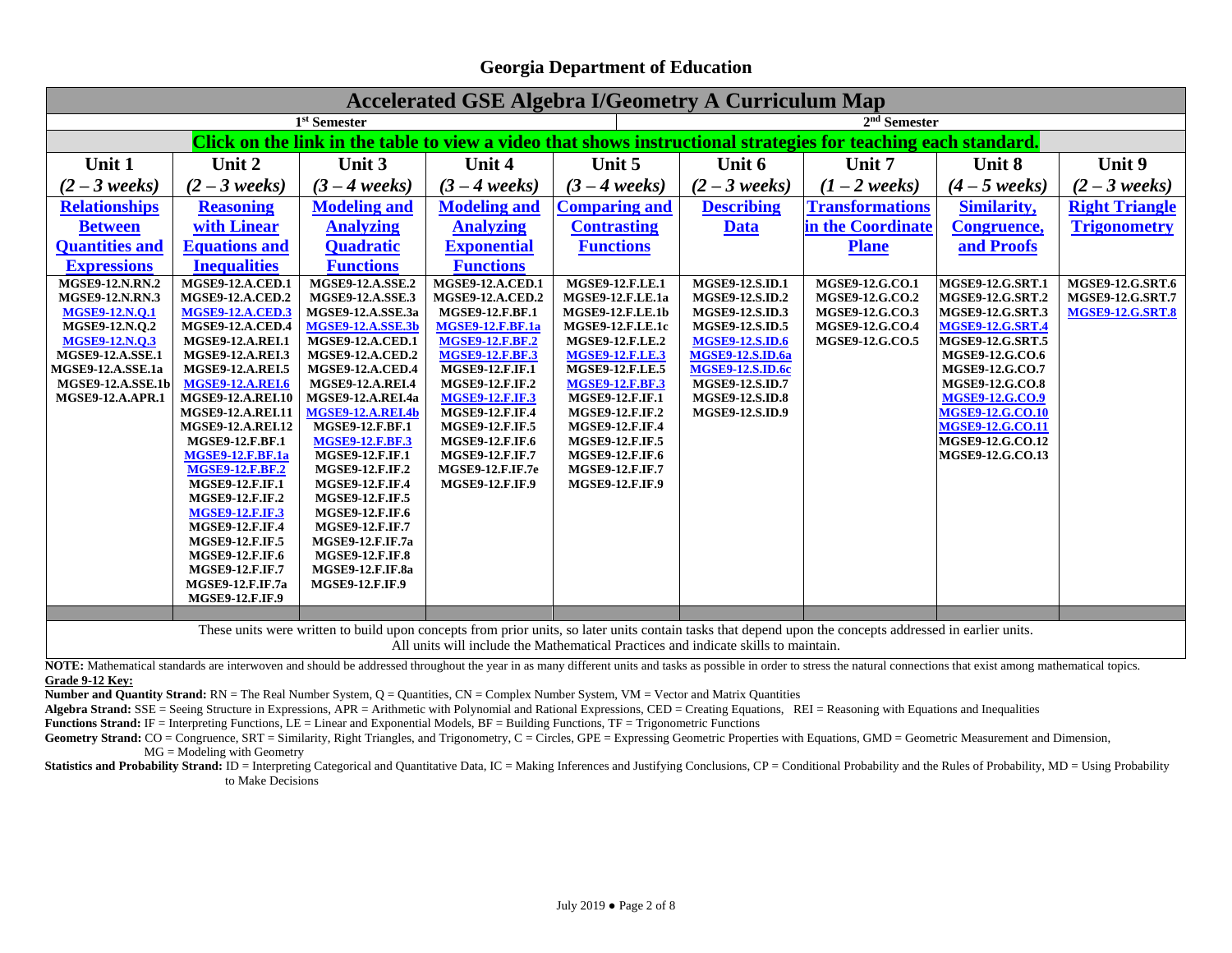| Accelerated GSE Algebra I/Geometry A Expanded Curriculum Map – 1 <sup>st</sup> Semester |                                                                                       |                                                                                      |                                                                                   |                                                                               |  |
|-----------------------------------------------------------------------------------------|---------------------------------------------------------------------------------------|--------------------------------------------------------------------------------------|-----------------------------------------------------------------------------------|-------------------------------------------------------------------------------|--|
| <b>Standards for Mathematical Practice</b>                                              |                                                                                       |                                                                                      |                                                                                   |                                                                               |  |
| 1 Make sense of problems and persevere in solving them.                                 |                                                                                       | 5 Use appropriate tools strategically.                                               |                                                                                   |                                                                               |  |
| 2 Reason abstractly and quantitatively.                                                 |                                                                                       | 6 Attend to precision.                                                               |                                                                                   |                                                                               |  |
| 3 Construct viable arguments and critique the reasoning of others.                      |                                                                                       |                                                                                      | 7 Look for and make use of structure.                                             |                                                                               |  |
| 4 Model with mathematics.                                                               |                                                                                       |                                                                                      | 8 Look for and express regularity in repeated reasoning.                          |                                                                               |  |
|                                                                                         |                                                                                       | 1 <sup>st</sup> Semester                                                             |                                                                                   |                                                                               |  |
|                                                                                         |                                                                                       |                                                                                      |                                                                                   |                                                                               |  |
| Unit 1                                                                                  | Unit 2                                                                                | Unit 3                                                                               | Unit 4                                                                            | Unit 5                                                                        |  |
| <b>Relationships Between</b>                                                            | <b>Reasoning with Linear</b>                                                          | <b>Modeling and Analyzing</b>                                                        | <b>Modeling and Analyzing</b>                                                     | <b>Comparing and</b>                                                          |  |
| <b>Quantities and Expressions</b>                                                       | <b>Equations and Inequalities</b>                                                     | <b>Quadratic Functions</b>                                                           | <b>Exponential Functions</b>                                                      | <b>Contrasting Functions</b>                                                  |  |
| Extend the properties of exponents to                                                   | <b>Create equations that describe</b>                                                 | Interpret the structure of expressions.                                              | <b>Create equations that describe</b>                                             | Construct and compare linear,                                                 |  |
| rational exponents.                                                                     | numbers or relationships.                                                             | MGSE9-12.A.SSE.2 Use the structure of                                                | numbers or relationships.                                                         | quadratic, and exponential models and                                         |  |
| MGSE9-12.N.RN.2 Rewrite expressions                                                     | MGSE9-12.A.CED.1 Create equations                                                     | an expression to rewrite it in different                                             | MGSE9-12.A.CED.1 Create equations                                                 | solve problems.                                                               |  |
| involving radicals and rational exponents                                               | and inequalities in one variable and use                                              | equivalent forms. For example, see $x^4$ –                                           | and inequalities in one variable and use                                          | MGSE9-12.F.LE.1 Distinguish between                                           |  |
| using the properties of exponents. (i.e.,                                               | them to solve problems. Include equations                                             | $y^4$ as $(x^2)^2 - (y^2)^2$ , thus recognizing it as a                              | them to solve problems. Include<br>equations arising from linear, quadratic,      | situations that can be modeled with                                           |  |
| simplify and/or use the operations of                                                   |                                                                                       | arising from linear, quadratic, simple<br>difference of squares that can be factored |                                                                                   | linear functions and with exponential                                         |  |
| addition, subtraction, and multiplication,                                              | rational, and exponential functions                                                   | as $(x^2 - y^2) (x^2 + y^2)$ .                                                       | simple rational, and exponential                                                  | functions.                                                                    |  |
| with radicals within expressions limited to                                             | (integer inputs only).<br>MGSE9-12.A.CED.2 Create linear,                             | Write expressions in equivalent forms<br>to solve problems.                          | functions (integer inputs only).<br>MGSE9-12.A.CED.2 Create linear,               | MGSE9-12.F.LE.1a Show that linear<br>functions grow by equal differences over |  |
| square roots).<br>Use properties of rational and                                        | quadratic, and exponential equations in                                               | MGSE9-12.A.SSE.3 Choose and                                                          | quadratic, and exponential equations in                                           | equal intervals and that exponential                                          |  |
| irrational numbers.                                                                     | two or more variables to represent<br>produce an equivalent form of an                |                                                                                      | two or more variables to represent                                                | functions grow by equal factors over                                          |  |
| MGSE9-12.N.RN.3 Explain why the sum                                                     | relationships between quantities; graph<br>expression to reveal and explain           |                                                                                      | relationships between quantities; graph                                           | equal intervals. (This can be shown by                                        |  |
| or product of rational numbers is rational;                                             | equations on coordinate axes with labels<br>properties of the quantity represented by |                                                                                      | equations on coordinate axes with labels                                          | algebraic proof, with a table showing                                         |  |
| why the sum of a rational number and an                                                 | and scales. (The phrase "in two or more                                               | the expression.                                                                      |                                                                                   | differences, or by calculating average                                        |  |
| irrational number is irrational; and why                                                | variables" refers to formulas like the                                                | MGSE9-12.A.SSE.3a Factor any                                                         | and scales. (The phrase "in two or more<br>variables" refers to formulas like the | rates of change over equal intervals).                                        |  |
| the product of a nonzero rational number                                                | compound interest formula, in which $A =$                                             | quadratic expression to reveal the zeros                                             | compound interest formula, in which $A =$                                         | MGSE9-12.F.LE.1b. Recognize                                                   |  |
| and an irrational number is irrational.                                                 | $P(1 + r/n)^{nt}$ has multiple variables.)                                            | of the function defined by the expression.                                           | $P(1 + r/n)^{nt}$ has multiple variables.)                                        | situations in which one quantity changes                                      |  |
| Reason quantitatively and use units to                                                  | MGSE9-12.A.CED.3 Represent                                                            | MGSE9-12.A.SSE.3b Complete the                                                       | Build a function that models a                                                    | at a constant rate per unit interval relative                                 |  |
| solve problems.                                                                         | constraints by equations or inequalities,                                             | square in a quadratic expression to reveal                                           | relationship between two quantities.                                              | to another.                                                                   |  |
| MGSE9-12.N.Q.1 Use units of measure                                                     | and by systems of equations and/or                                                    | the maximum or minimum value of the                                                  | MGSE9-12.F.BF.1 Write a function that                                             | MGSE9-12.F.LE.1c Recognize                                                    |  |
| (linear, area, capacity, rates, and time) as                                            | inequalities, and interpret data points as                                            | function defined by the expression.                                                  | describes a relationship between two                                              | situations in which a quantity grows or                                       |  |
| a way to understand problems:                                                           | possible (i.e. a solution) or not possible                                            | <b>Create equations that describe</b>                                                | quantities.                                                                       | decays by a constant percent rate per unit                                    |  |
| Identify, use, and record appropriate<br>a.<br>units of measure within context,         | (i.e. a non-solution) under the established<br>constraints.                           | numbers or relationships.<br>MGSE9-12.A.CED.1 Create equations                       | MGSE9-12.F.BF.1a Determine an<br>explicit expression and the recursive            | interval relative to another.<br>MGSE9-12.F.LE.2 Construct linear and         |  |
| within data displays, and on graphs;                                                    | MGSE9-12.A.CED.4 Rearrange                                                            | and inequalities in one variable and use                                             | process (steps for calculation) from                                              | exponential functions, including                                              |  |
| Convert units and rates using<br>b.                                                     | formulas to highlight a quantity of interest                                          | them to solve problems. Include                                                      | context. For example, if Jimmy starts out                                         | arithmetic and geometric sequences,                                           |  |
| dimensional analysis (English-to-                                                       | using the same reasoning as in solving                                                | equations arising from linear, quadratic,                                            | with \$15 and earns \$2 a day, the explicit                                       | given a graph, a description of a                                             |  |
| English and Metric-to-Metric                                                            | equations. Examples: Rearrange Ohm's                                                  | simple rational, and exponential                                                     | expression " $2x+15$ " can be described                                           | relationship, or two input-output pairs                                       |  |
| without conversion factor provided                                                      | law $V = IR$ to highlight resistance R;                                               | functions (integer inputs only).                                                     | recursively (either in writing or verbally)                                       | (include reading these from a table).                                         |  |
| and between English and Metric                                                          | Rearrange area of a circle formula $A = \pi$                                          | MGSE9-12.A.CED.4 Rearrange                                                           | as "to find out how much money Jimmy                                              | MGSE9-12.F.LE.3 Observe using                                                 |  |
| with conversion factor);                                                                | $r^2$ to highlight the radius r.                                                      | formulas to highlight a quantity of                                                  | will have tomorrow, you add \$2 to his                                            | graphs and tables that a quantity                                             |  |
| Use units within multi-step<br>c.                                                       | Understand solving equations as a                                                     | interest using the same reasoning as in                                              | total today. " $J_n = J_{n-1} + 2$ , $J_0 = 15$ .                                 | increasing exponentially eventually                                           |  |
| problems and formulas; interpret                                                        | process of reasoning and explain the                                                  | solving equations. Examples: Rearrange                                               | MGSE9-12.F.BF.2 Write arithmetic and                                              | exceeds a quantity increasing linearly,                                       |  |
| units of input and resulting units of                                                   | reasoning.                                                                            | Ohm's law $V = IR$ to highlight resistance                                           | geometric sequences recursively and                                               | quadratically, or (more generally) as a                                       |  |
| output.                                                                                 | MGSE9-12.A.REI.1 Using algebraic                                                      | R: Rearrange area of a circle formula A                                              | explicitly, use them to model situations,                                         | polynomial function.                                                          |  |
| MGSE9-12.N.Q.2 Define appropriate<br>properties and the properties of real              |                                                                                       | $=\pi r^2$ to highlight the radius r.                                                | and translate between the two forms.                                              | Interpret expressions for functions in                                        |  |
| quantities for the purpose of descriptive                                               | numbers, justify the steps of a simple,                                               | Solve equations and inequalities in one                                              | Connect arithmetic sequences to linear                                            | terms of the situation they model.                                            |  |
| modeling. Given a situation, context, or<br>one-solution equation. Students should      |                                                                                       | variable.                                                                            | functions and geometric sequences to                                              | MGSE9-12.F.LE.5 Interpret the                                                 |  |
| justify their own steps, or if given two or<br>problem, students will determine,        |                                                                                       | MGSE9-12.A.REI.4 Solve quadratic                                                     | exponential functions.                                                            | parameters in a linear $(f(x) = mx + b)$ and                                  |  |
| more steps of an equation, explain the<br>identify, and use appropriate quantities      |                                                                                       | equations in one variable.                                                           | <b>Build new functions from existing</b>                                          | exponential ( $f(x) = a \cdot d^x$ ) function in                              |  |
| for representing the situation.                                                         | progression from one step to the next                                                 | MGSE9-12.A.REI.4a Use the method of                                                  | functions.                                                                        | terms of context. (In the functions)                                          |  |
|                                                                                         | using properties.                                                                     | completing the square to transform any                                               | MGSE9-12.F.BF.3 Identify the effect on                                            | above, "m" and "b" are the parameters of                                      |  |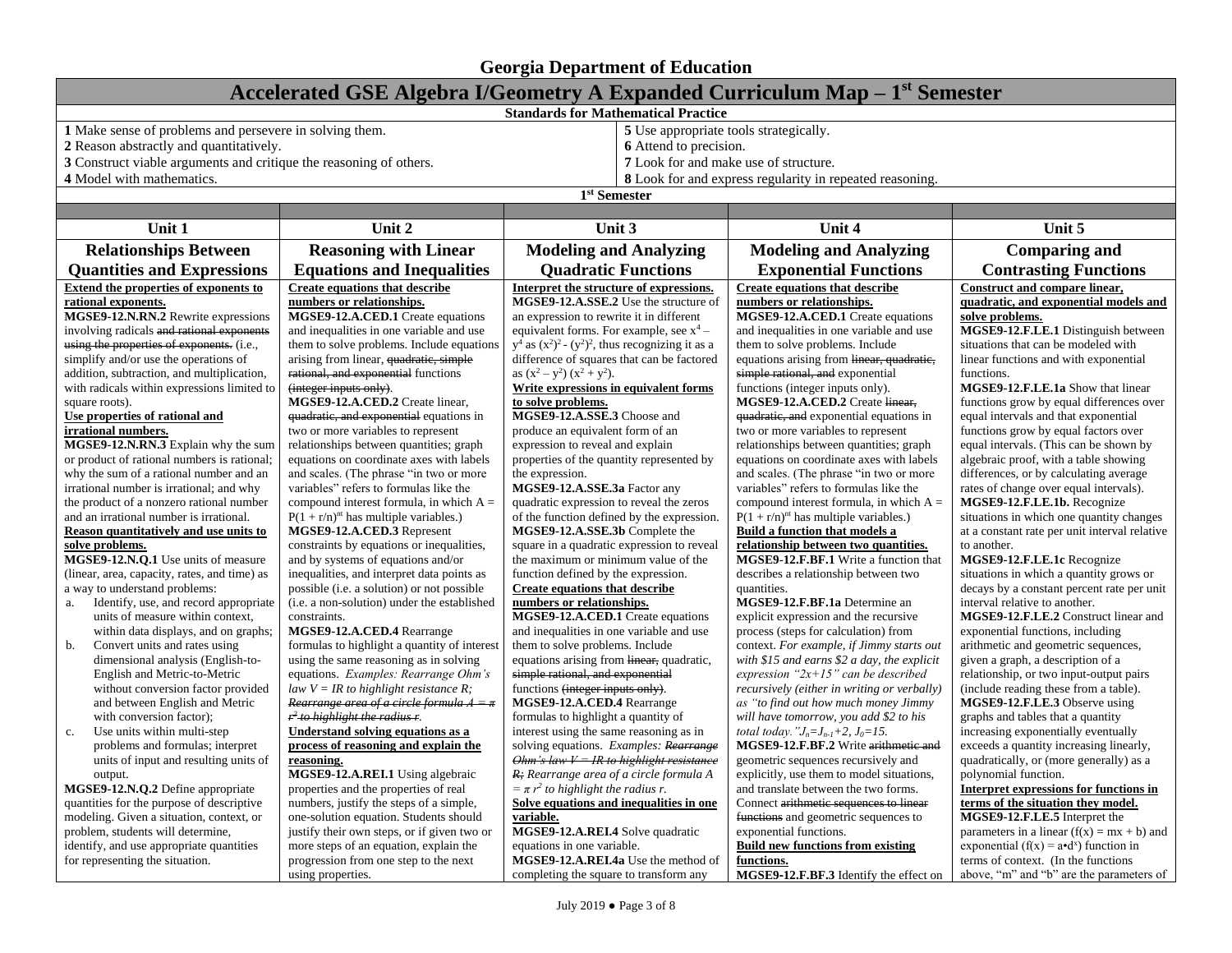**MGSE9-12.N.Q.3** Choose a level of accuracy appropriate to limitations on measurement when reporting quantities. *For example, money situations are generally reported to the nearest cent (hundredth). Also, an answers' precision is limited to the precision of the data given.*

#### **Interpret the structure of expressions. MGSE9-12.A.SSE.1** Interpret

expressions that represent a quantity in terms of its context.

**MGSE9-12.A.SSE.1a** Interpret parts of an expression, such as terms, factors, and coefficients, in context.

**MGSE9-12.A.SSE.1b** Given situations which utilize formulas or expressions with multiple terms and/or factors, interpret the meaning (in context) of individual terms or factors.

#### **Perform arithmetic operations on polynomials.**

**MGSE9-12.A.APR.1** Add, subtract, and multiply polynomials; understand that polynomials form a system analogous to the integers in that they are closed under these operations.

**Solve equations and inequalities in one variable.**

**MGSE9-12.A.REI.3** Solve linear equations and inequalities in one variable including equations with coefficients represented by letters. *For example, given*   $ax + 3 = 7$ *, solve for x.* 

#### **Solve systems of equations.**

**MGSE9-12.A.REI.5** Show and explain why the elimination method works to solve a system of two-variable equations. **MGSE9-12.A.REI.6** Solve systems of linear equations exactly and approximately (e.g., with graphs), focusing on pairs of linear equations in two variables.

#### **Represent and solve equations and inequalities graphically.**

**MGSE9-12.A.REI.10** Understand that the graph of an equation in two variables is the set of all its solutions plotted in the coordinate plane.

**MGSE9-12.A.REI.11** Using graphs, tables, or successive approximations, show that the solution to the equation  $f(x)$  $= g(x)$  is the x-value where the y-values of  $f(x)$  and  $g(x)$  are the same.

**MGSE9-12.A.REI.12** Graph the solution set to a linear inequality in two variables. **Build a function that models a** 

## **relationship between two quantities.**

**MGSE9-12.F.BF.1** Write a function that describes

a relationship between two quantities. **MGSE9-12.F.BF.1a** Determine an explicit expression and the recursive process (steps for calculation) from context. *For example, if Jimmy starts out with \$15 and earns \$2 a day, the explicit expression "2x+15" can be described recursively (either in writing or verbally) as "to find out how much money Jimmy will have tomorrow, you add \$2 to his total today.*"  $J_n = J_{n-1} + 2$ ,  $J_0 = 15$ . **MGSE9-12.F.BF.2** Write arithmetic and geometric sequences recursively and explicitly, use them to model situations, and translate between the two forms. Connect arithmetic sequences to linear functions and geometric sequences to

### exponential functions.

**Understand the concept of a function and use function notation.**

**MGSE9-12.F.IF.1** Understand that a function from one set (the input, called the domain) to another set (the output,

quadratic equation in x into an equation of the form  $(x - p)^2 = q$  that has the same solutions. Derive the quadratic formula from  $ax^2 + bx + c = 0$ .

**MGSE9-12.A.REI.4b** Solve quadratic equations by inspection (e.g., for  $x^2 =$ 49), taking square roots, factoring, completing the square, and the quadratic formula, as appropriate to the initial form of the equation (limit to real number

#### solutions). **Build a function that models a**

**relationship between two quantities. MGSE9-12.F.BF.1** Write a function that describes a relationship between two quantities.

#### **Build new functions from existing functions.**

**MGSE9-12.F.BF.3** Identify the effect on the graph of replacing  $f(x)$  by  $f(x) + k$ , k  $f(x)$ ,  $f(kx)$ , and  $f(x + k)$  for specific values of k (both positive and negative); find the value of k given the graphs. Experiment with cases and illustrate an explanation of the effects on the graph using technology. Include recognizing even and odd functions from their graphs and algebraic expressions for them.

#### **Understand the concept of a function and use function notation.**

**MGSE9-12.F.IF.1** Understand that a function from one set (the input, called the domain) to another set (the output, called the range) assigns to each element of the domain exactly one element of the range, i.e. each input value maps to exactly one output value. If f is a function, x is the input (an element of the domain), and  $f(x)$  is the output (an element of the range). Graphically, the graph is  $y = f(x)$ .

**MGSE9-12.F.IF.2** Use function notation, evaluate functions for inputs in their domains, and interpret statements that use function notation in terms of a context.

#### **Interpret functions that arise in applications in terms of the context.**

**MGSE9-12.F.IF.4** Using tables, graphs, and verbal descriptions, interpret the key characteristics of a function which models the relationship between two quantities. Sketch a graph showing key features including: intercepts; interval where the function is increasing, decreasing, positive, or negative; relative

the graph of replacing  $f(x)$  by  $f(x) + k$ , *k*  $f(x)$ ,  $f(kx)$ , and  $f(x + k)$  for specific values of *k* (both positive and negative); find the value of *k* given the graphs. Experiment with cases and illustrate an explanation of the effects on the graph using technology. Include recognizing even and odd functions from their graphs and algebraic expressions for them. *(Focus on vertical translations of graphs of linear and exponential functions. Relate the vertical translation of a linear function to its y*‐*intercept.)*

#### **Understand the concept of a function and use function notation.**

**MGSE9-12.F.IF.1** Understand that a function from one set (the input, called the domain) to another set (the output, called the range) assigns to each element of the domain exactly one element of the range, i.e. each input value maps to exactly one output value. If f is a function, x is the input (an element of the domain), and  $f(x)$  is the output (an element of the range). Graphically, the graph is  $y = f(x)$ .

**MGSE9-12.F.IF.2** Use function notation, evaluate functions for inputs in their domains, and interpret statements that use function notation in terms of a context.

**MGSE9-12.F.IF.3** Recognize that sequences are functions, sometimes defined recursively, whose domain is a subset of the integers. (Generally, the scope of high school math defines this subset as the set of natural numbers 1,2,3,4...) By graphing or calculating terms, students should be able to show how the recursive sequence  $a_1=7$ ,  $a_n=a_{n-1}$ +2; the sequence  $s_n = 2(n-1) + 7$ ; and the function  $f(x) = 2x + 5$  (when x is a natural number) all define the same sequence.

#### **Interpret functions that arise in applications in terms of the context.**

**MGSE9-12.F.IF.4** Using tables, graphs, and verbal descriptions, interpret the key characteristics of a function which models the relationship between two quantities. Sketch a graph showing key features including: intercepts; interval where the function is increasing, decreasing, positive, or negative; relative maximums and minimums; symmetries; end behavior; and periodicity.

the linear function, and "a" and "d" are the parameters of the exponential function.) In context, students should describe what these parameters mean in terms of change and starting value. **Build new functions from existing functions.**

**MGSE9**‐**12.F.BF.3** Identify the effect on the graph of replacing  $f(x)$  by  $f(x) + k$ , *k*  $f(x)$ ,  $f(kx)$ , and  $f(x + k)$  for specific values of *k* (both positive and negative); find the value of *k* given the graphs. Experiment with cases and illustrate an explanation of the effects on the graph using

#### technology. Include recognizing even and odd functions from their graphs and algebraic expressions for them. *(Focus on vertical translations of graphs of*

*linear and exponential functions. Relate the vertical translation of a linear function to its y*‐*intercept.)*

#### **Understand the concept of a function and use function notation.**

**MGSE9-12.F.IF.1** Understand that a function from one set (the input, called the domain) to another set (the output, called the range) assigns to each element of the domain exactly one element of the range, i.e. each input value maps to exactly one output value. If f is a function, x is the input (an element of the domain), and  $f(x)$  is the output (an element of the range). Graphically, the graph is  $y = f(x)$ .

**MGSE9-12.F.IF.2** Use function notation, evaluate functions for inputs in their domains, and interpret statements that use function notation in terms of a context.

#### **Interpret functions that arise in applications in terms of the context.**

**MGSE9-12.F.IF.4** Using tables, graphs, and verbal descriptions, interpret the key characteristics of a function which models the relationship between two quantities. Sketch a graph showing key features including: intercepts; interval where the function is increasing, decreasing, positive, or negative; relative maximums and minimums; symmetries; end behavior; and periodicity. **MGSE9-12.F.IF.5** Relate the domain of a function to its graph and, where applicable, to the quantitative relationship it describes. *For example, if the function h(n) gives the number of*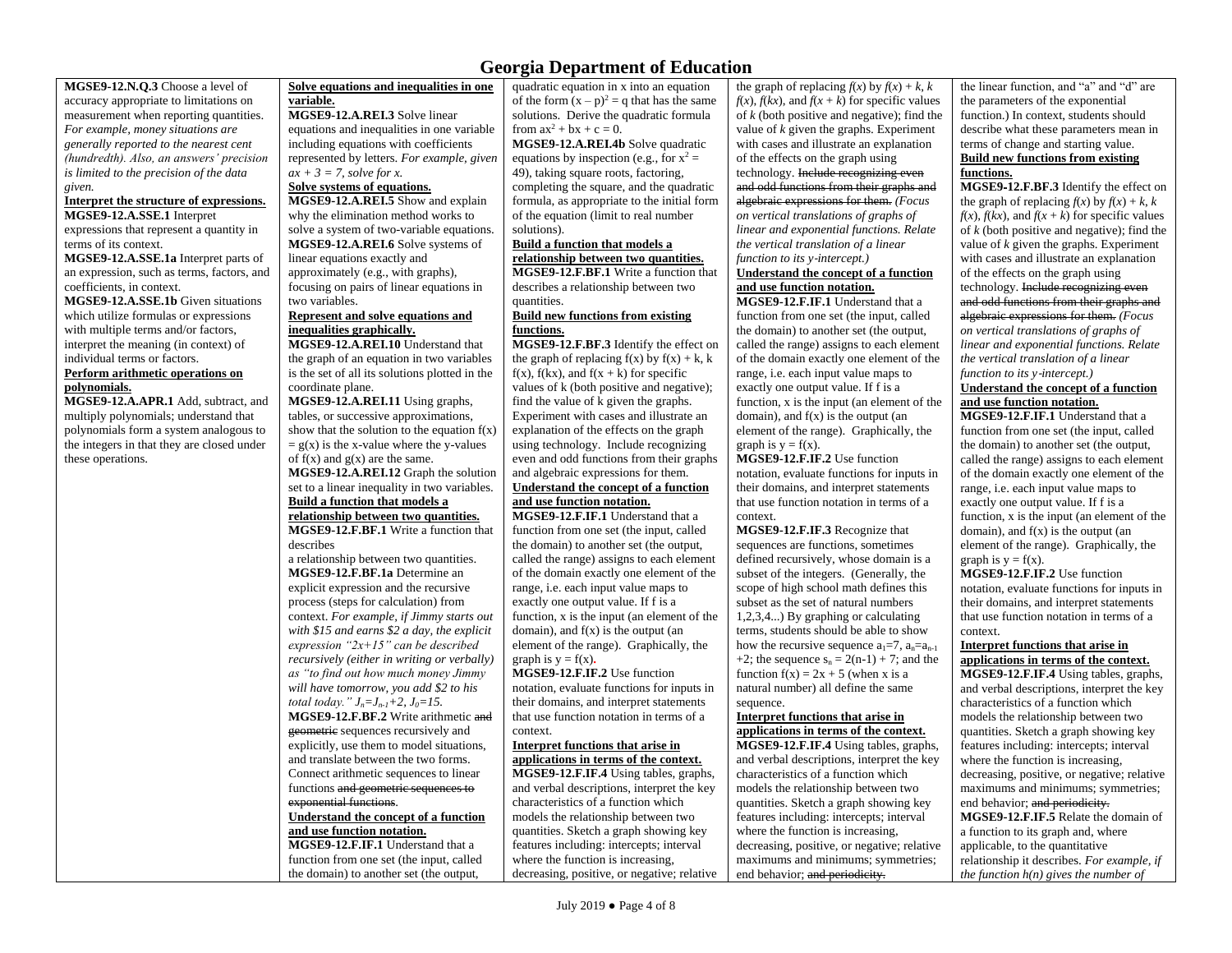called the range) assigns to each element of the domain exactly one element of the range, i.e. each input value maps to exactly one output value. If f is a function, x is the input (an element of the domain), and  $f(x)$  is the output (an element of the range). Graphically, the graph is  $y = f(x)$ . **MGSE9-12.F.IF.2** Use function notation, evaluate functions for inputs in their domains, and interpret statements that use function notation in terms of a context. **MGSE9-12.F.IF.3** Recognize that sequences are functions, sometimes defined recursively, whose domain is a subset of the integers. (Generally, the scope of high school math defines this subset as the set of natural numbers 1,2,3,4...) By graphing or calculating terms, students should be able to show how the recursive sequence  $a_1=7$ ,  $a_n=a_{n-1}$ +2; the sequence  $s_n = 2(n-1) + 7$ ; and the function  $f(x) = 2x + 5$  (when x is a natural number) all define the same sequence. **Interpret functions that arise in applications in terms of the context. MGSE9-12.F.IF.4** Using tables, graphs, and verbal descriptions, interpret the key characteristics of a function which models the relationship between two quantities. Sketch a graph showing key features including: intercepts; interval where the function is increasing, decreasing, positive, or negative; relative maximums and minimums; symmetries; end behavior; and periodicity. **MGSE9-12.F.IF.5** Relate the domain of a function to its graph and, where applicable, to the quantitative relationship it describes. *For example, if the function h(n) gives the number of person-hours it takes to assemble n engines in a factory, then the positive integers would be an appropriate domain for the function.* **MGSE9-12.F.IF.6** Calculate and interpret the average rate of change of a function (presented symbolically or as a table) over a specified interval. Estimate the rate of change from a graph. **Analyze functions using different representations. MGSE9-12.F.IF.7** Graph functions expressed algebraically and show key features of the graph both by hand and by using technology.

**MGSE9-12.F.IF.7a** Graph linear and

maximums and minimums; symmetries; end behavior; and periodicity. **MGSE9-12.F.IF.5** Relate the domain of a function to its graph and, where applicable, to the quantitative relationship it describes. *For example, if the function h(n) gives the number of person-hours it takes to assemble n engines in a factory, then the positive integers would be an appropriate domain for the function.* **MGSE9-12.F.IF.6** Calculate and interpret the average rate of change of a

function (presented symbolically or as a table) over a specified interval. Estimate the rate of change from a graph. **Analyze functions using different** 

#### **representations.**

**MGSE9-12.F.IF.7** Graph functions expressed algebraically and show key features of the graph both by hand and by using technology.

**MGSE9-12.F.IF.7a** Graph linear and quadratic functions and show intercepts, maxima, and minima (as determined by the function or by context).

**MGSE9-12.F.IF.8** Write a function defined by an expression in different but equivalent forms to reveal and explain different properties of the function. **MGSE9-12.F.IF.8a** Use the process of factoring and completing the square in a quadratic function to show zeros, extreme values, and symmetry of the graph, and interpret these in terms of a context. *For example, compare and contrast quadratic functions in standard,* 

*vertex, and intercept forms.* **MGSE9-12.F.IF.9** Compare properties of two functions each represented in a different way (algebraically, graphically, numerically in tables, or by verbal descriptions). *For example, given a graph of one function and an algebraic expression for another, say which has the larger maximum.*

**MGSE9-12.F.IF.5** Relate the domain of a function to its graph and, where applicable, to the quantitative relationship it describes. *For example, if the function h(n) gives the number of person-hours it takes to assemble n engines in a factory, then the positive integers would be an appropriate domain for the function.*

**MGSE9-12.F.IF.6** Calculate and interpret the average rate of change of a function (presented symbolically or as a table) over a specified interval. Estimate the rate of change from a graph.

#### **Analyze functions using different representations.**

**MGSE9-12.F.IF.7** Graph functions expressed algebraically and show key features of the graph both by hand and by using technology.

**MGSE9-12.F.IF.7e** Graph exponential and logarithmic functions, showing intercepts and end behavior, and

trigonometric functions, showing period, midline, and amplitude.

**MGSE9-12.F.IF.9** Compare properties of two functions each represented in a different way (algebraically, graphically, numerically in tables, or by verbal descriptions). *For example, given a graph of one function and an algebraic expression for another, say which has the larger maximum.*

*person-hours it takes to assemble n engines in a factory, then the positive integers would be an appropriate domain for the function.*

**MGSE9-12.F.IF.6** Calculate and interpret the average rate of change of a function (presented symbolically or as a table) over a specified interval. Estimate the rate of change from a graph. **Analyze functions using different** 

#### **representations.**

**MGSE9-12.F.IF.7** Graph functions expressed algebraically and show key features of the graph both by hand and by using technology.

**MGSE9-12.F.IF.9** Compare properties of two functions each represented in a different way (algebraically, graphically, numerically in tables, or by verbal descriptions). *For example, given a graph of one function and an algebraic expression for another, say which has the larger maximum.*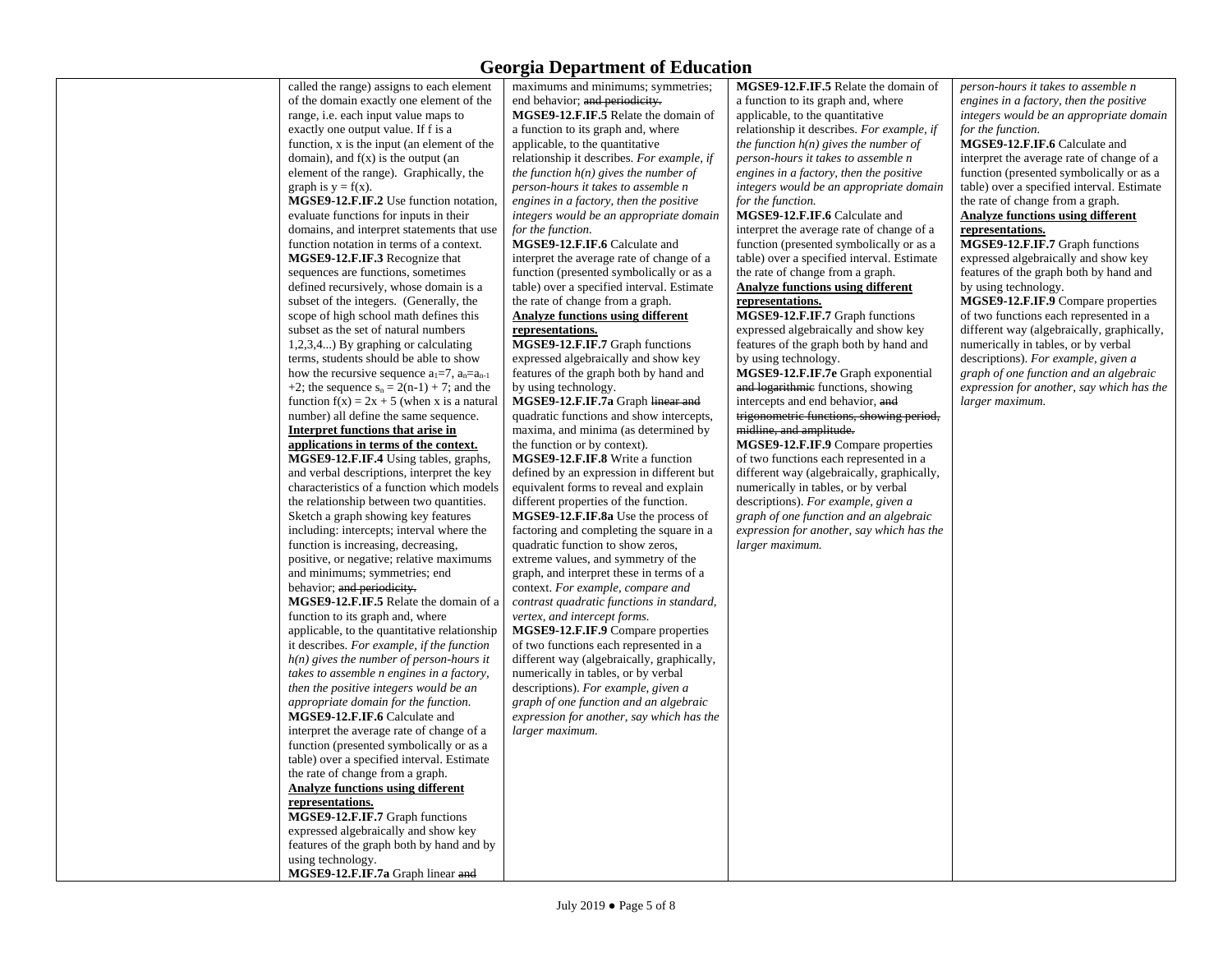| quadratic functions and show intercepts,<br>maxima, and minima (as determined by  | ້ |  |
|-----------------------------------------------------------------------------------|---|--|
| the function or by context).<br>MGSE9-12.F.IF.9 Compare properties of             |   |  |
| two functions each represented in a<br>different way (algebraically, graphically, |   |  |
| numerically in tables, or by verbal<br>descriptions). For example, given a graph  |   |  |
| of one function and an algebraic<br>expression for another, say which has the     |   |  |
| larger maximum.                                                                   |   |  |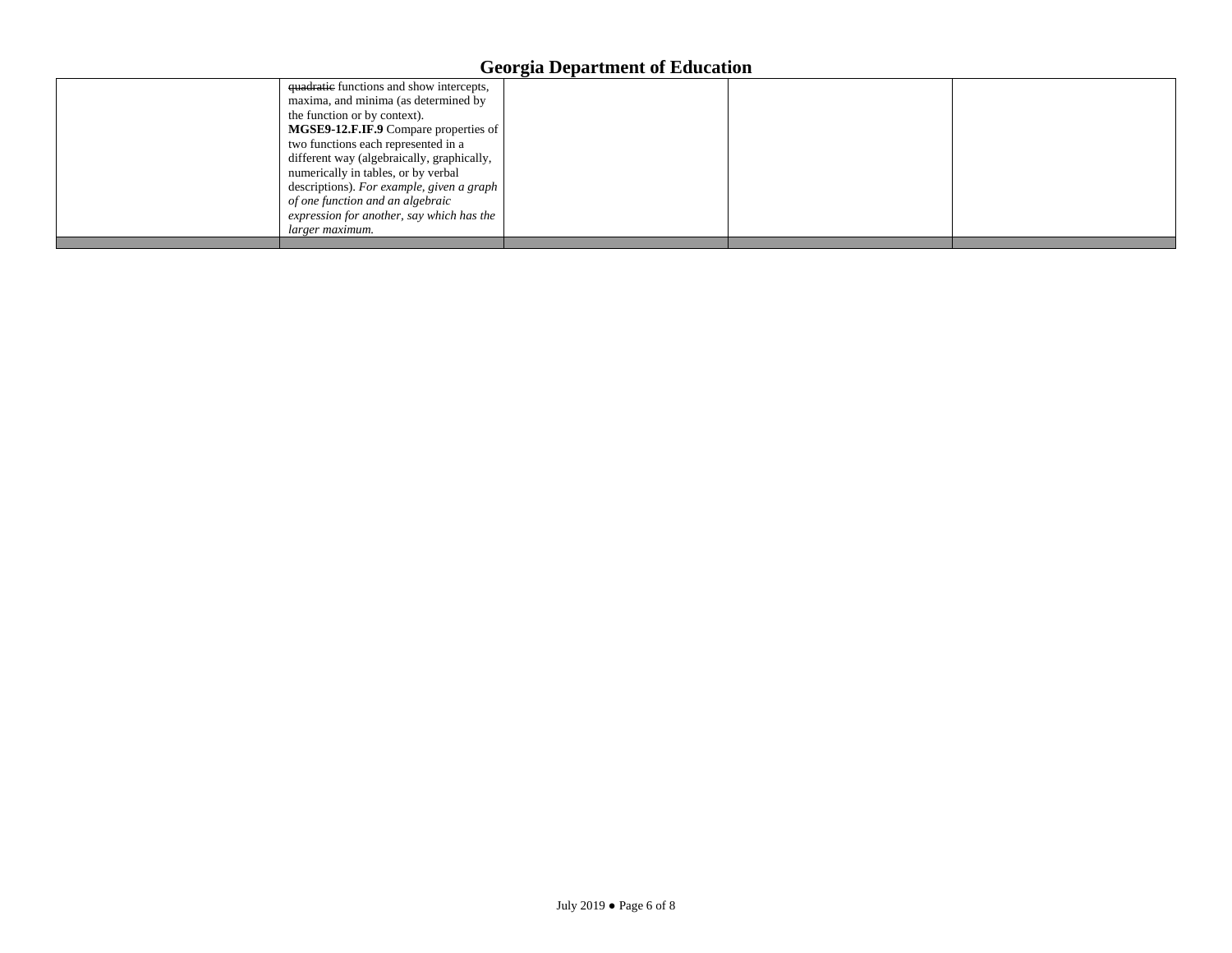| Accelerated GSE Algebra I/Geometry A Expanded Curriculum Map $-2nd$ Semester   |                                                                                      |                                                                                                 |                                                      |  |  |
|--------------------------------------------------------------------------------|--------------------------------------------------------------------------------------|-------------------------------------------------------------------------------------------------|------------------------------------------------------|--|--|
|                                                                                | <b>Standards for Mathematical Practice</b>                                           |                                                                                                 |                                                      |  |  |
| 1 Make sense of problems and persevere in solving them.                        |                                                                                      | 5 Use appropriate tools strategically.                                                          |                                                      |  |  |
| 2 Reason abstractly and quantitatively.                                        |                                                                                      | 6 Attend to precision.                                                                          |                                                      |  |  |
| 3 Construct viable arguments and critique the reasoning of others.             |                                                                                      | 7 Look for and make use of structure.                                                           |                                                      |  |  |
| 4 Model with mathematics.                                                      |                                                                                      | 8 Look for and express regularity in repeated reasoning.                                        |                                                      |  |  |
|                                                                                | $2nd$ Semester                                                                       |                                                                                                 |                                                      |  |  |
|                                                                                |                                                                                      |                                                                                                 |                                                      |  |  |
| Unit 6                                                                         | Unit 7                                                                               | Unit 8                                                                                          | Unit 9                                               |  |  |
| <b>Describing Data</b>                                                         | <b>Transformations in the Coordinate</b>                                             | <b>Similarity, Congruence, and Proofs</b>                                                       | <b>Right Triangle Trigonometry</b>                   |  |  |
|                                                                                | <b>Plane</b>                                                                         |                                                                                                 |                                                      |  |  |
| Summarize, represent, and interpret data on a                                  | <b>Experiment with transformations in the plane</b>                                  | <b>Understand similarity in terms of similarity</b>                                             | Define trigonometric ratios and solve problems       |  |  |
| single count or measurement variable.                                          | MGSE9-12.G.CO.1 Know precise definitions of                                          | transformations                                                                                 | involving right triangles                            |  |  |
| MGSE9-12.S.ID.1 Represent data with plots on the                               | angle, circle, perpendicular line, parallel line, and                                | MGSE9-12.G.SRT.1 Verify experimentally the                                                      | MGSE9-12.G.SRT.6 Understand that by similarity,      |  |  |
| real number line (dot plots, histograms, and box                               | line segment, based on the undefined notions of                                      | properties of dilations given by a center and a scale                                           | side ratios in right triangles are properties of the |  |  |
| plots).                                                                        | point, line, distance along a line, and distance                                     | factor.                                                                                         | angles in the triangle, leading to definitions of    |  |  |
| <b>MGSE9-12.S.ID.2</b> Use statistics appropriate to the                       | around a circular arc.                                                               | The dilation of a line not passing through the<br>a.                                            | trigonometric ratios for acute angles.               |  |  |
| shape of the data distribution to compare center                               | MGSE9-12.G.CO.2 Represent transformations in                                         | center of the dilation results in a parallel line                                               | MGSE9-12.G.SRT.7 Explain and use the                 |  |  |
| (median, mean) and spread (interquartile range,                                | the plane using, e.g., transparencies and geometry                                   | and leaves a line passing through the center                                                    | relationship between the sine and cosine of          |  |  |
| mean absolute deviation, standard deviation) of two                            | software; describe transformations as functions that                                 | unchanged.                                                                                      | complementary angles.                                |  |  |
| or more different data sets.                                                   | take points in the plane as inputs and give other                                    | b.<br>The dilation of a line segment is longer or                                               | MGSE9-12.G.SRT.8 Use trigonometric ratios and        |  |  |
| MGSE9-12.S.ID.3 Interpret differences in shape,                                | points as outputs. Compare transformations that                                      | shorter according to the ratio given by the<br>scale factor.                                    | the Pythagorean Theorem to solve right triangles in  |  |  |
| center, and spread in the context of the data sets,                            | preserve distance and angle to those that do not                                     | MGSE9-12.G.SRT.2 Given two figures, use the                                                     | applied problems.                                    |  |  |
| accounting for possible effects of extreme data<br>points (outliers).          | (e.g., translation versus horizontal stretch).<br>MGSE9-12.G.CO.3 Given a rectangle, | definition of similarity in terms of similarity                                                 |                                                      |  |  |
| Summarize, represent, and interpret data on two                                | parallelogram, trapezoid, or regular polygon,                                        | transformations to decide if they are similar;                                                  |                                                      |  |  |
| categorical and quantitative variables.                                        | describe the rotations and reflections that carry it                                 | explain, using similarity transformations, the                                                  |                                                      |  |  |
| MGSE9-12.S.ID.5 Summarize categorical data for                                 | onto itself.                                                                         | meaning of similarity for triangles as the equality of                                          |                                                      |  |  |
| two categories in two-way frequency tables.                                    | MGSE9-12.G.CO.4 Develop definitions of                                               | all corresponding pairs of angles and the                                                       |                                                      |  |  |
| Interpret relative frequencies in the context of the                           | rotations, reflections, and translations in terms of                                 | proportionality of all corresponding pairs of sides.                                            |                                                      |  |  |
| data (including joint, marginal, and conditional                               | angles, circles, perpendicular lines, parallel lines,                                | MGSE9-12.G.SRT.3 Use the properties of                                                          |                                                      |  |  |
| relative frequencies). Recognize possible                                      | and line segments.                                                                   | similarity transformations to establish the AA                                                  |                                                      |  |  |
| associations and trends in the data.                                           | MGSE9-12.G.CO.5 Given a geometric figure and a                                       | criterion for two triangles to be similar.                                                      |                                                      |  |  |
| MGSE9-12.S.ID.6 Represent data on two                                          | rotation, reflection, or translation, draw the                                       | <b>Prove theorems involving similarity</b>                                                      |                                                      |  |  |
| quantitative variables on a scatter plot, and describe                         | transformed figure using, e.g., graph paper, tracing                                 | MGSE9-12.G.SRT.4 Prove theorems about                                                           |                                                      |  |  |
| how the variables are related.                                                 | paper, or geometry software. Specify a sequence of                                   | triangles. Theorems include: a line parallel to one                                             |                                                      |  |  |
| MGSE9-12.S.ID.6a Decide which type of function                                 | transformations that will carry a given figure onto                                  | side of a triangle divides the other two                                                        |                                                      |  |  |
| is most appropriate by observing graphed data,                                 | another.                                                                             | proportionally, (and its converse); the Pythagorean                                             |                                                      |  |  |
| charted data, or by analysis of context to generate a                          |                                                                                      | Theorem using triangle similarity.                                                              |                                                      |  |  |
| viable (rough) function of best fit. Use this function                         |                                                                                      | MGSE9-12.G.SRT.5 Use congruence and                                                             |                                                      |  |  |
| to solve problems in context. Emphasize linear,                                |                                                                                      | similarity criteria for triangles to solve problems and                                         |                                                      |  |  |
| quadratic and exponential models.<br>MGSE9-12.S.ID.6c Using given or collected |                                                                                      | to prove relationships in geometric figures.<br>Understand congruence in terms of rigid motions |                                                      |  |  |
| bivariate data, fit a linear function for a scatter plot                       |                                                                                      | MGSE9-12.G.CO.6 Use geometric descriptions of                                                   |                                                      |  |  |
| that suggests a linear association.                                            |                                                                                      | rigid motions to transform figures and to predict the                                           |                                                      |  |  |
| <b>Interpret linear models.</b>                                                |                                                                                      | effect of a given rigid motion on a given figure;                                               |                                                      |  |  |
| MGSE9-12.S.ID.7 Interpret the slope (rate of                                   |                                                                                      | given two figures, use the definition of congruence                                             |                                                      |  |  |
| change) and the intercept (constant term) of a linear                          |                                                                                      | in terms of rigid motions to decide if they are                                                 |                                                      |  |  |
| model in the context of the data.                                              |                                                                                      | congruent.                                                                                      |                                                      |  |  |
| MGSE9-12.S.ID.8 Compute (using technology) and                                 |                                                                                      | MGSE9-12.G.CO.7 Use the definition of                                                           |                                                      |  |  |
| interpret the correlation coefficient "r" of a linear fit.                     |                                                                                      | congruence in terms of rigid motions to show that                                               |                                                      |  |  |
| (For instance, by looking at a scatterplot, students                           |                                                                                      | two triangles are congruent if and only if                                                      |                                                      |  |  |